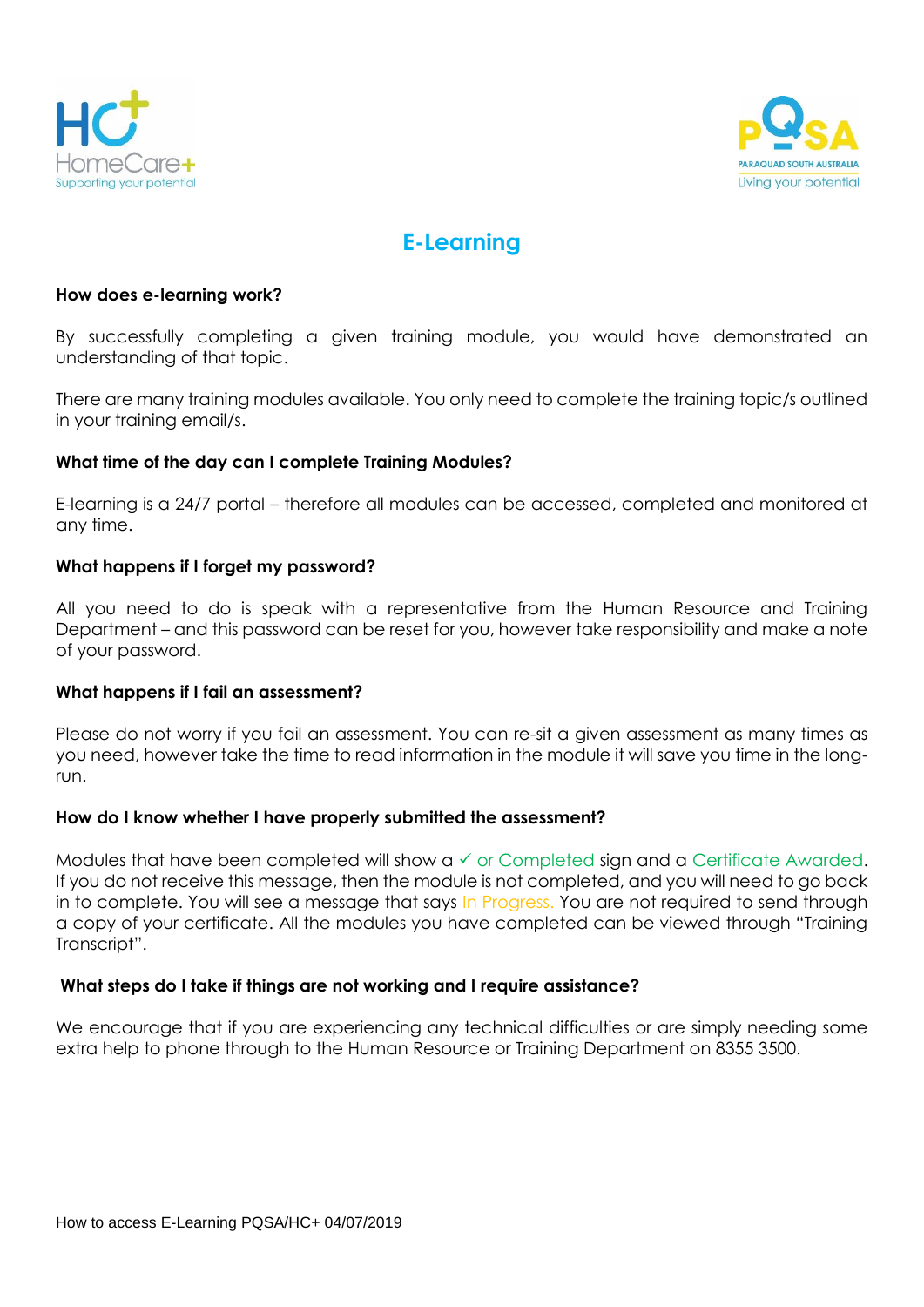# **Accessing the E-Learning site**

- **1.** Visit the company web [www.homecareplus.asn.au](http://www.homecareplus.asn.au/) or [www.pqsa.asn.au.](http://www.pqsa.asn.au/) In the top righthand corner, you will find a tab called **"Staff".** Click on this word.
- **2.** This will take you to the **"Staff Portal".** Scroll down to **"E-Learning".** Click on the 3rd link **"PQSA E-Learning Portal".** This will take you to the training portal.
- **3.** You will see a login page

| HC<br><b>PARAQUAD SOUTH AUSTRALIA</b>                                                 |                                                                                                  |
|---------------------------------------------------------------------------------------|--------------------------------------------------------------------------------------------------|
| Living your potential<br>Supporting your potential<br>Home<br>Help & Support<br>Login |                                                                                                  |
|                                                                                       | <b>Training Login</b><br>Enter your username and password below<br>and click the 'Login' button. |
|                                                                                       | Usemame<br>Password                                                                              |
|                                                                                       | Forgotten your password?                                                                         |
|                                                                                       | Login                                                                                            |

**4.** Username is the initial of your first name and your surname e.g. if your first name is Joe and your surname is Bloggs, your username will be:

#### **Jbloggs**

Make note of this for future use.

**5.** Your password will initially be:

**Password1**

*NB – capital "P"*

This is a temporary password. Once you have successfully logged into e-learning for the first time, you will be prompted to change this to your own, customised password if you wish. If you choose to change this password, make a note of this for future use.

Otherwise use the password you have previously set up.

**6.** Once you have successfully logged into your e-learning account, select "My Training" in the top left-hand ribbon. This will open a list of Training Modules that you can choose from. They are in alphabetical order.